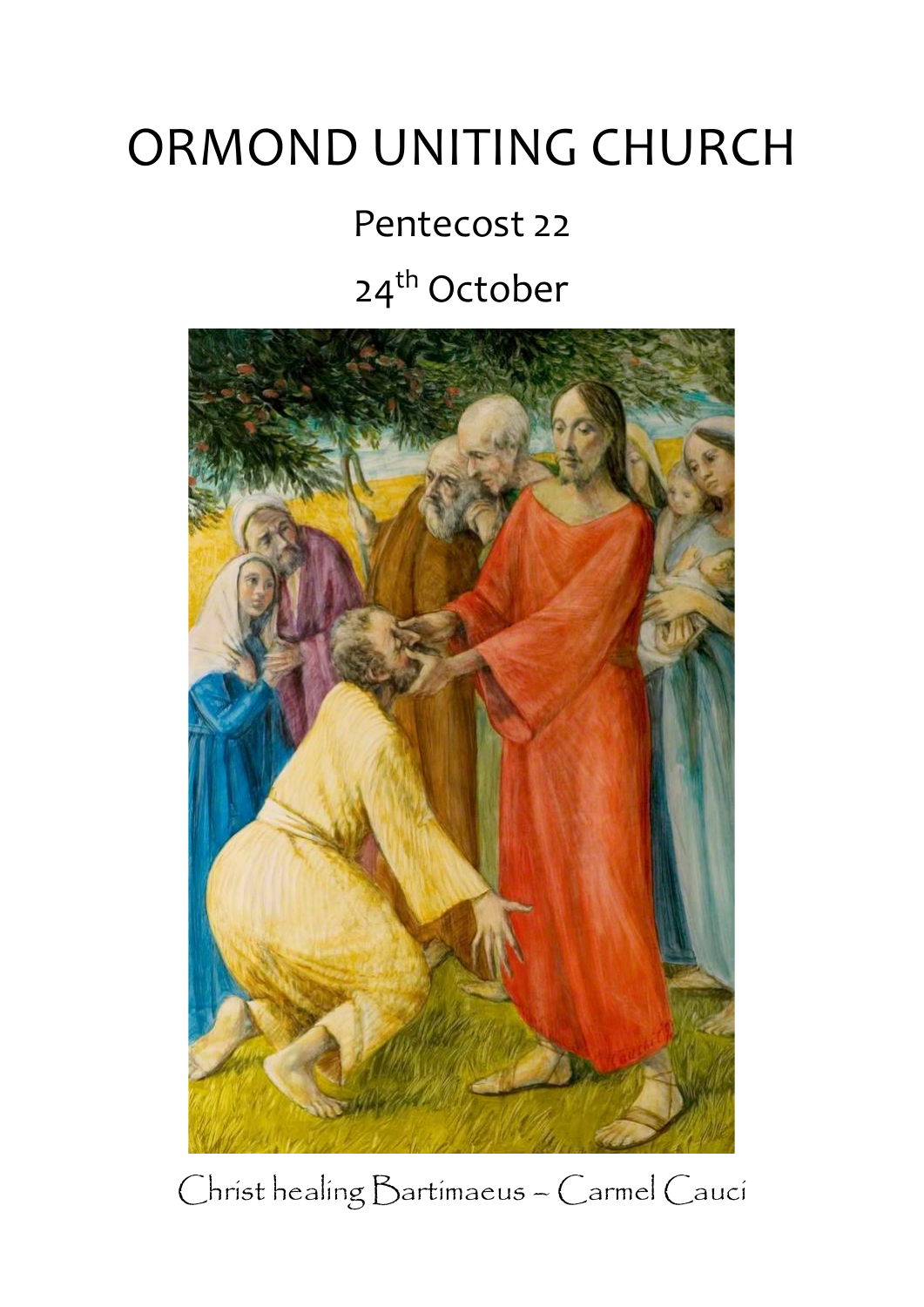#### WORSHIP AT HOME

*This time is an opportunity to be still, seeking to be aware of the presence of God within.*

*Carve out a time for this practice; prepare yourself, as you might for a usual Sunday morning and remember that there are others from the congregation gathering at the same time as you. There are also many from the church around the globe who are gathering to seek the presence of God as we are.*

*Prepare a space in the house; find a comfortable chair, light a candle, turn off distracting noises and close the door if that will help you to be still. This is something that does not need to be hurried.*

I will bless the Lord at all times; his praise shall continually be in my mouth. My soul makes its boast in the Lord; let the humble hear and be glad. O magnify the Lord with me, and let us exalt his name together.

*Psalm 34*

#### Prayer

Great and loving God, We pause to focus ourselves on you, To illumine our life by the light of your love and your mercy. Holy God, we delight in your love for us, shown to us by Jesus. All blessing to you. So often we become mired, lost in our own and the world's darkness, But your divine light shines on us and can see again. For this we are grateful so we rest in your care.

We are grateful and joy-filled for all that we inherit: The love and care of those we share our lives with, The legacy we receive from family, friends, those who have gone before us on the way. May we savour and cherish this inheritance.

Jesus, you invite us to see and inhabit your kingdom, Yet so often we are blind. Touch us. May the scales fall from our eyes. May we respond to your call to follow and so receive life. Free us from our bondage that our souls may leap for joy And we be your children of freedom.

In the name of the one was free and is always free, even to death, Jesus your Christ. Amen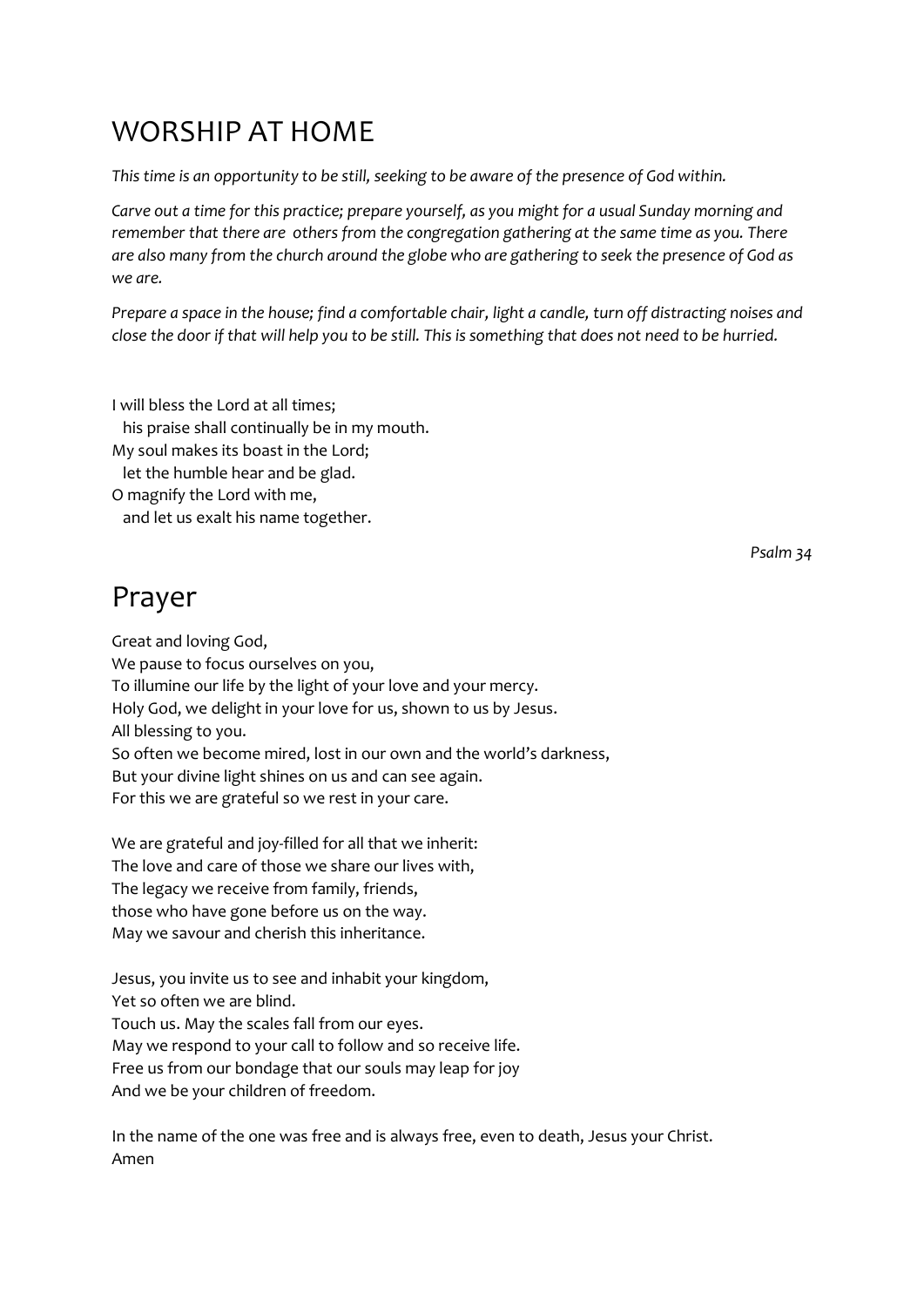#### Job 40. 1-10, 42. 1-6, 10-11

*We come to the end of the story of Job and his wrestling with God. His has been a life and death struggle and it is only through the protracted pain of that struggle that he can now say of God: "I had heard of you by the hearing of the ear, but now my eye sees you." His experience of God is firsthand now.*

And the Lord said to Job: 'Shall a fault-finder contend with the Almighty? Anyone who argues with God must respond.'

Then Job answered the Lord:

'See, I am of small account; what shall I answer you?

I lay my hand on my mouth.

I have spoken once, and I will not answer; twice, but will proceed no further.'

Then the Lord answered Job out of the whirlwind: 'Gird up your loins like a man;

I will question you, and you declare to me.

Will you even put me in the wrong?

Will you condemn me that you may be justified?

Have you an arm like God,

and can you thunder with a voice like his?

'Deck yourself with majesty and dignity; clothe yourself with glory and splendour.



Job and His Wife Restored to Prosperity. Illustrations of the Book of Job.

John | innell 1792-1882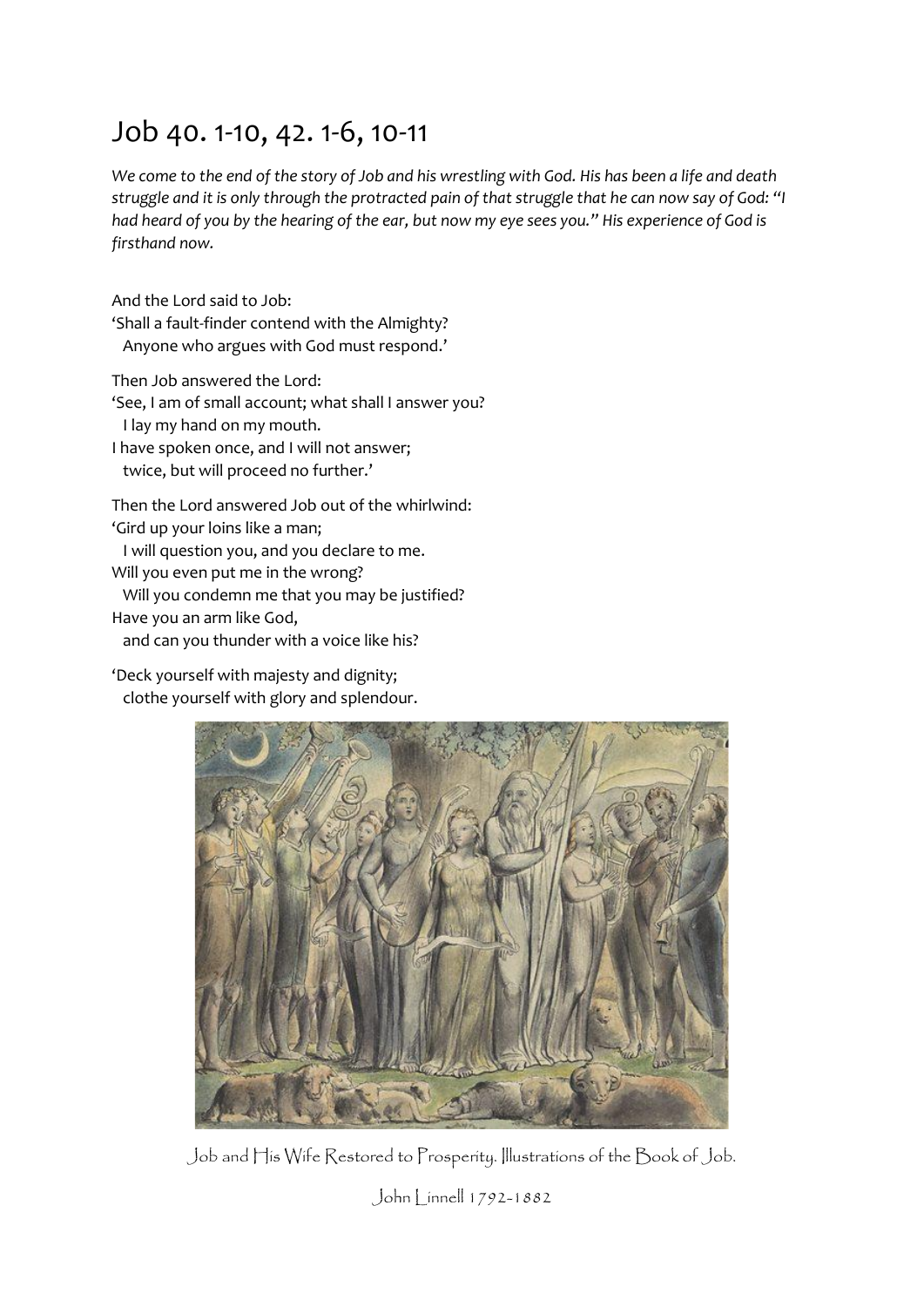#### 42 Then Job answered the Lord:

'I know that you can do all things, and that no purpose of yours can be thwarted. "Who is this that hides counsel without knowledge?" Therefore I have uttered what I did not understand, things too wonderful for me, which I did not know. "Hear, and I will speak; I will question you, and you declare to me." I had heard of you by the hearing of the ear, but now my eye sees you; therefore I despise myself, and repent in dust and ashes.'

And the Lord restored the fortunes of Job when he had prayed for his friends; and the Lord gave Job twice as much as he had before. Then there came to him all his brothers and sisters and all who had known him before, and they ate bread with him in his house; they showed him sympathy and comforted him for all the evil that the Lord had brought upon him; and each of them gave him a piece of money and a gold ring.

#### Psalm 34. 1-8

I will bless the Lord at all times; his praise shall continually be in my mouth. My soul makes its boast in the Lord; let the humble hear and be glad. O magnify the Lord with me, and let us exalt his name together. I sought the Lord, and he answered me,

and delivered me from all my fears.

Look to him, and be radiant;

so you[r](javascript:void(0);)<sup>\*</sup> faces shall never be ashamed.

This poor soul cried, and was heard by the Lord,

and was saved from every trouble.

The angel of the Lord encamps

around those who fear him, and delivers them.

O taste and see that the Lord is good;

happy are those who take refuge in him.

#### The Gospel according to Mark 10. 46-52

They came to Jericho. As Jesus and his disciples and a large crowd were leaving Jericho, Bartimaeus son of Timaeus, a blind beggar, was sitting by the roadside. When he heard that it was Jesus of Nazareth, he began to shout out and say, 'Jesus, Son of David, have mercy on me!' Many sternly ordered him to be quiet, but he cried out even more loudly, 'Son of David, have mercy on me!' Jesus stood still and said, 'Call him here.' And they called the blind man, saying to him, 'Take heart; get up, he is calling you.' So throwing off his cloak, he sprang up and came to Jesus. Then Jesus said to him, 'What do you want me to do for you?' The blind man said to him,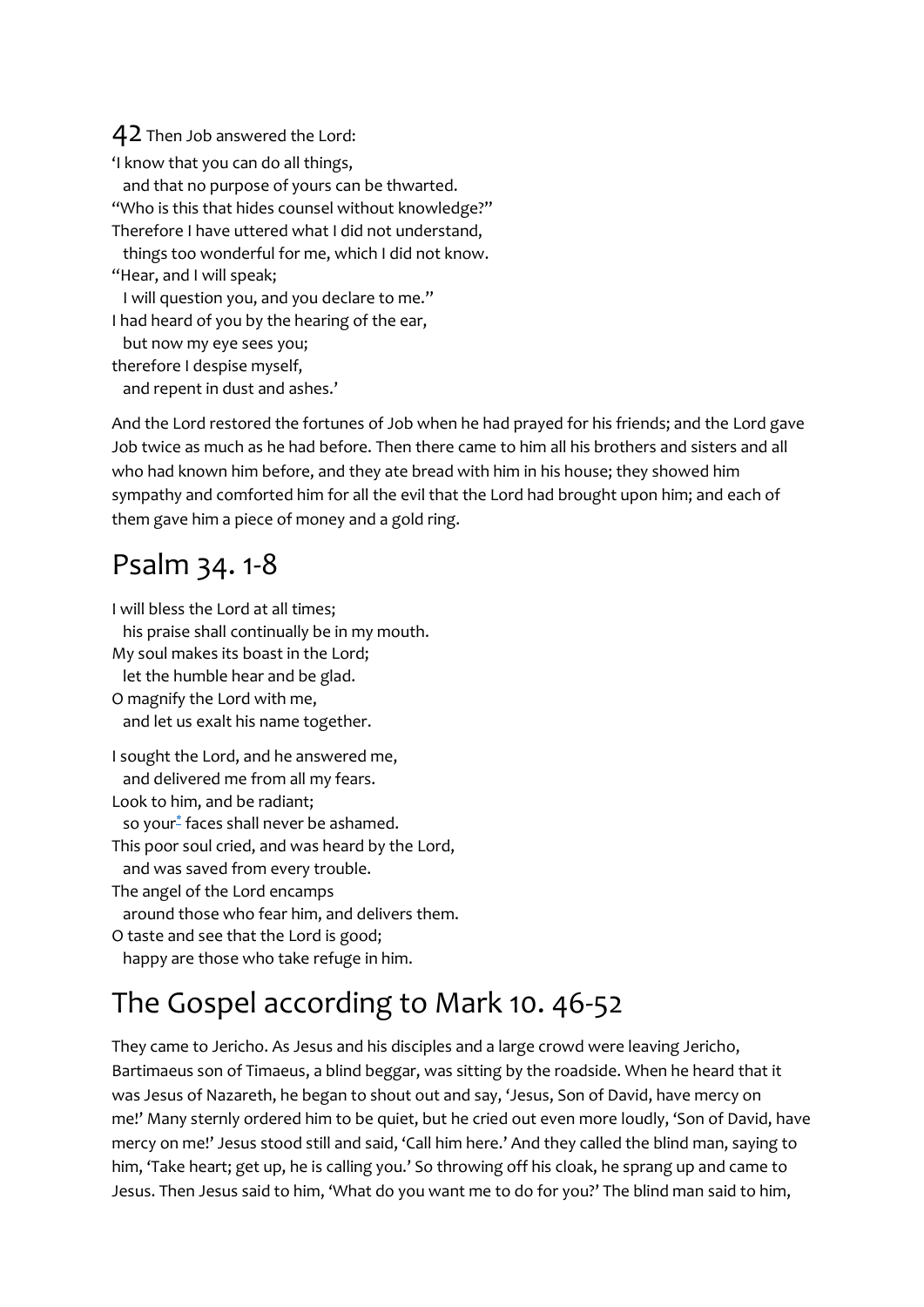'My teacher,[\\*](javascript:void(0);) let me see again.' Jesus said to him, 'Go; your faith has made you well.' Immediately he regained his sight and followed him on the way.



Jesus cures the blind man

mosaic 6<sup>th</sup> century, St Apollinare in Nuovo, Ravenna

#### Reflecting

This story of the healing of Bartimaeus is a really important story for Mark. Because it is the last thing Jesus does before he enters Jerusalem at the beginning of the events which lead to his crucifixion. The journey to Jerusalem ends in our reading today with Bartimaeus gaining his sight. Because of its placement in Mark's Gospel it is a story of significance and so this story and the events leading up to this moment reveal what it means to follow Jesus.

For the last few chapters Jesus and the disciples have been on the way to Jerusalem from Galilee. The journey to Jerusalem begins with another story of a blind man gaining his sight. This gaining of sight points to something of significance for those who want to follow Jesus.

Just after the first healing Peter boldly declares that Jesus is the Messiah. Jesus then tells the crowd and the disciples: '*If any want to become my followers, let them deny themselves and take up their cross and follow me. For those who want to save their life will lose it, and those who lose their life for my sake, and for the sake of the gospel, will save it. For what will it profit them to gain the whole world and forfeit their life? Indeed, what can they give in return for their life?*

Then they set off on their way to Jerusalem. Jesus repeatedly warns the disciples that when he reaches Jerusalem "the Son of Man will be handed over to the chief priests and the scribes, and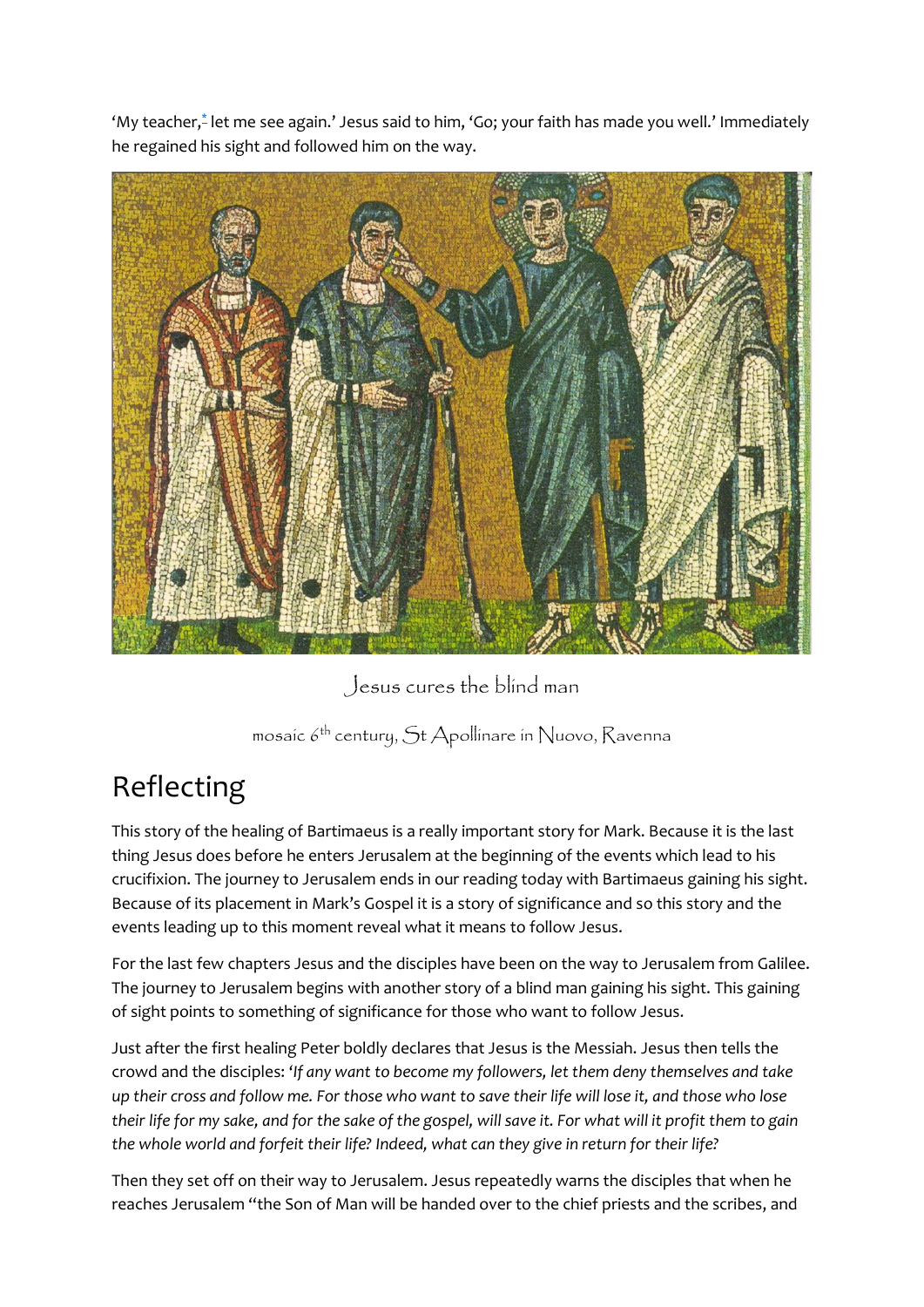they will condemn him to death; then they will hand him over to the Gentiles; they will mock him, and spit upon him, and flog him, and kill him; and after three days he will rise again."

Mark tells us "They were on the road, going up to Jerusalem, and Jesus was walking ahead of them; they were amazed, and those who followed were afraid."

Then as they come closer to Jerusalem three things are asked of Jesus. We have heard these stories over the last weeks.

Firstly, a rich man comes. He asks, what must I do to receive eternal life? He is a devout man and fulfills the religious law. But his wealth is in the way and he cannot receive. It is easier for a camel to go through the eye of a needle than for a rich man to enter the kingdom, says Jesus. He cannot throw off his worldly wealth. It stands in the way.

Then the disciples ask something of Jesus: they want to be able to sit on the right and left of Jesus when he comes into his glory. They anticipate Jesus becoming a political leader; they want some of that power. He tells them that in the kingdom "it is not so among you; but whoever wishes to become great among you must be your servant, and whoever wishes to be first among you must be slave of all." Their desire for power stands in the way.

Then as Jesus, the disciples and the crowd following him, depart Jericho on the final leg of the journey to Jerusalem, Bartimaeus cries out from the roadside and he also asks something of Jesus. His name means 'son of the unclean'. He is a social pariah, with a status like that of an Indian Dalit – an untouchable. The crowd orders him sternly to be quiet. Have mercy on me, he calls, 'let me see'. What little he has, he throws off and runs to Jesus, he receives his sight and follows Jesus on the way. Nothing stands in the way for Bartimaeus. He is able to receive.

Like Bartimaeus, Job has also been emptied – utterly emptied. His is a story of utter degradation. And only in his degradation can he see God as God truly is: "I had heard of you by the hearing of the ear, but now my eye sees you." The rich man and the disciples, along with the crowd along the way, have difficulty seeing Jesus for who he truly is. But in their poverty the eyes of Bartimaeus and Job are opened that they can see and comprehend the true nature of God.

This is the mystery of the Gospel – that the last will be first in the kingdom. For each of us there are places of poverty of some kind. It is to our places of poverty that the Son of Man desires to come and dwell with us, where we may savour and enjoy the life of God. Those places which others have named unclean or those parts of ourselves which we have labelled us unworthy, it is these places which where we may be able to receive the one who comes in the name of the Lord. We can cry out for mercy and we will be heard and as our faith gives voice to our lack we will be healed.

Thanks be to God

#### Prayer – prepared by Warwick Barry

*Everyone loves a good happy ending; we all want to "live happily ever after." But the real world is rarely as neat as that. There are often lingering effects of suffering, or grieving. Life is different even when there is restoration, even when everything seems to have worked out for the best. In our worship today, we can acknowledge the complexity of life, in good times as well as in bad times. And*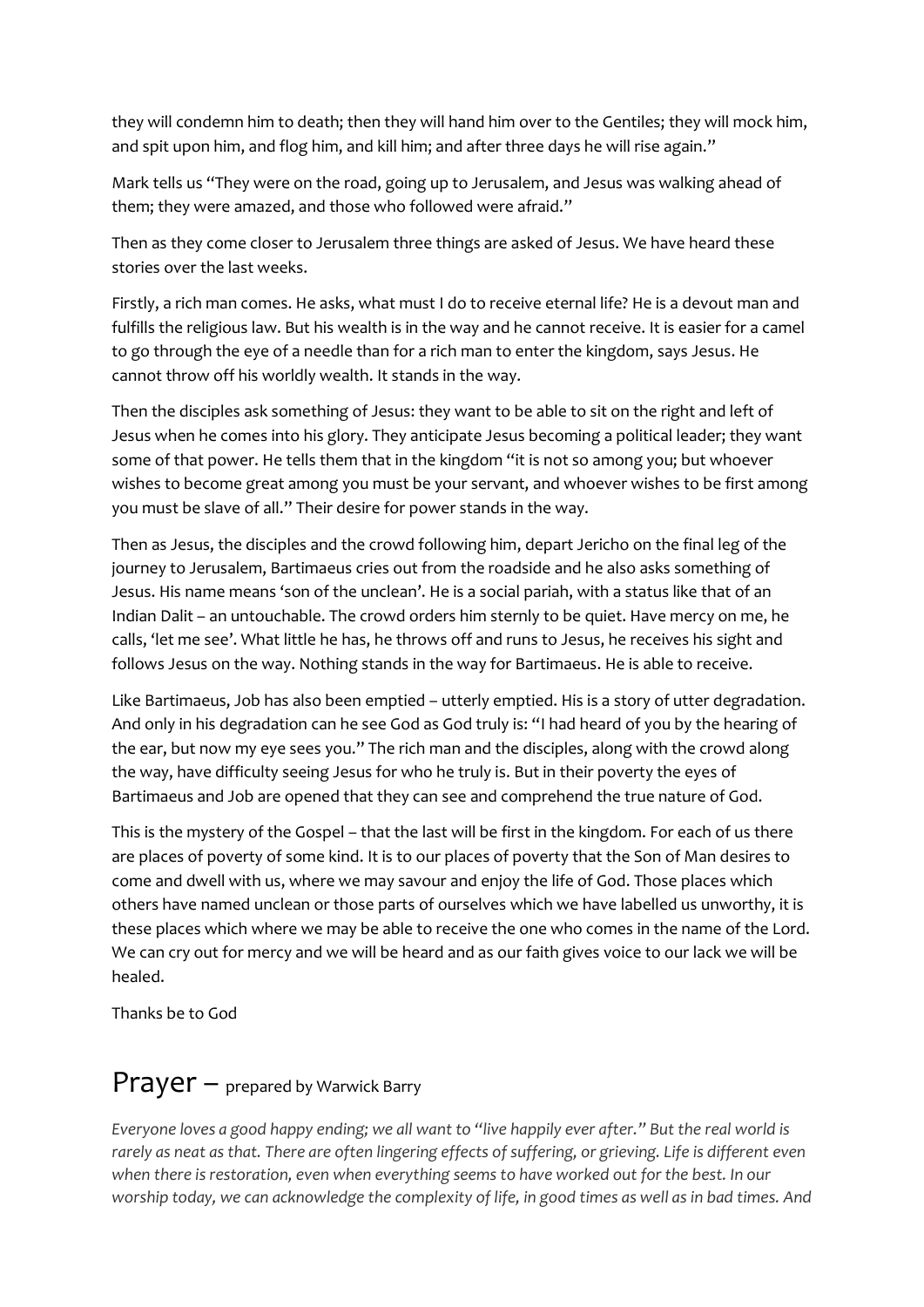*we can resolve to worship the God who is present through it all, and to be the community that will also be present.*

O God,

We come to You, because we know You'll hear our cry. We come to You, because You call us near to You. We come to You, because You deliver and save. We come to You now with our prayers and petitions.

In the noise of voices

calling for revenge and restitution,

for judgement and punishment,

we pray for the courage to speak out

for restoration. We remember asylum seekers in quarantine detention in Melbourne, the angry persistent anti-vaccine protesters, including members of far - right extremist groups who are lost; and Muslim women and children despairing for a way forward, caught in internment camps in Syria.

When grief and pain, poverty and persecution leave people blind to grace and compassion, we pray for the courage to carry the light of comfort and consolation, love and forgiveness. We remember the people of South Sudan, Nigeria, the Democratic Republic of Congo, Syria and Afghanistan, where the spectre of famine reigns. We also remember all who are victims of domestic violence and abuse.

Where the quest to even the score has left our world angry and wounded, we pray for the courage to release our grievances and seek wholeness for all. We especially remember the people of Afghanistan, adrift in more conflict, fear and uncertainty and the people of Lebanon and Beirut, where a crisis of the basic needs of living is unfolding. We also pray for our Indigenous people and their ongoing quest for justice and a treaty.

As You intercede for us, Jesus, we intercede for our world that all may know the Good News of restoration in Christ.

We pray for the local and universal church. Give us the humility to walk in Your way and to find our way,

In a post pandemic emerging world.

We pray for the leaders in our nation

and the nations around the world.

Give them the courage to walk in peace.

We pray for those who are in need.

Give us ears to hear their cries and be agents of Your mercy.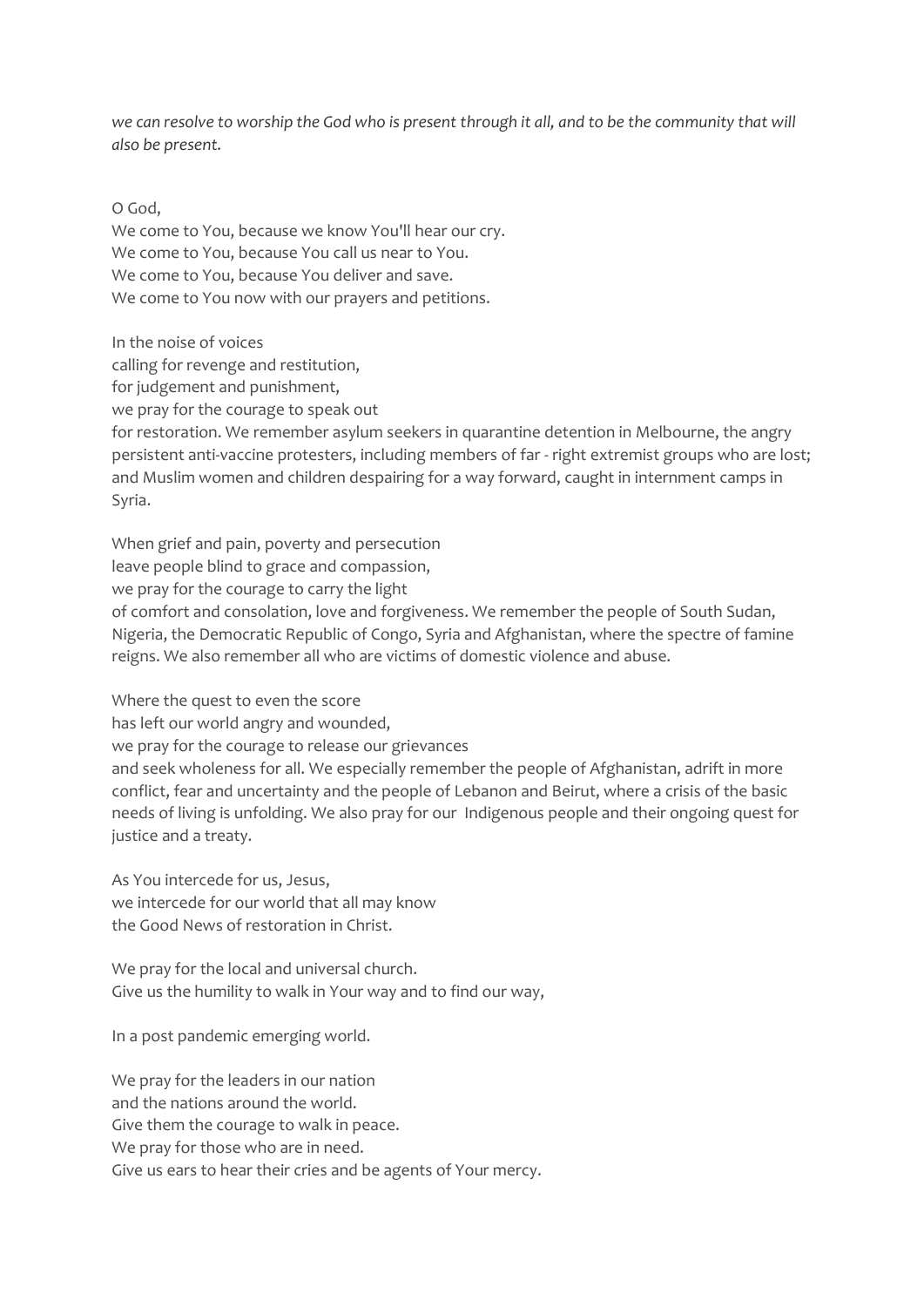- In our praying, heavenly loving Father, we choose to celebrate, in the midst of grief we because it reminds us of hope, and brings comfort to our broken hearts; we choose to celebrate, in the midst of poverty because it speaks of wealth beyond material things, and gives dignity to our humbled hearts; we choose to celebrate, in the midst of suffering because it lightens our darkness, and inspires strength in our fragile hearts; Though crosses may loom, and opponents gather, through our devotion to You we choose to embrace and enjoy for our own sake, and that of the least,
- the healing power of celebration.

As we lift our own hidden prayers to You in silence, for You hear even that which is unspoken.

Taking comfort from our prayers

may we comfort one another through Your love and the sharing of our experience.

God of wholeness, we celebrate the healing You bring to us and our world, and we celebrate the promised wholeness that awaits all of creation in Your eternal reign.

Hear our prayers in the name of Jesus Christ our Lord **Amen** (Adapted from the Church of Scotland)

#### Blessing

God the Father make you holy in his love; God the Son enrich you with his grace; God the Holy Spirit strengthen you with joy; the Lord bless you and keep you in eternal life. **Amen**

- Christ healing Bartimaeus Carmel Cauci (b. 1927) George Eliot Hospital Chapel
- Job and His Wife Restored to Prosperity, Illustrations of the Book of Job, circle of John Linnell 1792-1882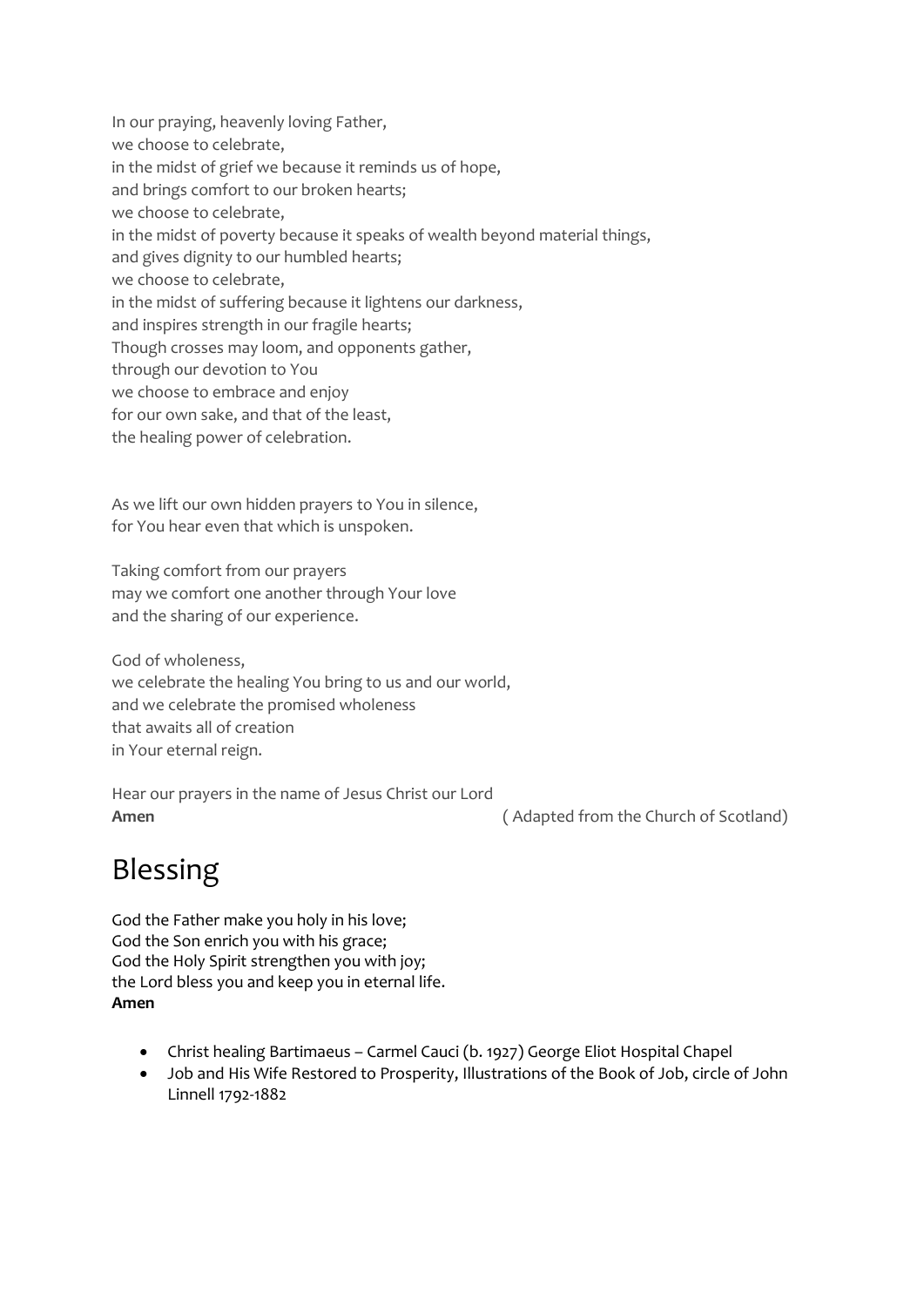Rev. Andrew Boyle Office: 0411 958 127; Mobile 0409 869 009; Email: [ajmboyle@outlook.com](mailto:ajmboyle@outlook.com)

Rev. Deacon Pam White Mobile 0434 378 099; Email: [pamdwhite@optusnet.com.au](mailto:pamdwhite@optusnet.com.au)

Music Director: Mr Peter Hurley

Administrator: Mrs Cathy O'Connor Tuesdays & Fridays, 9am-3.30pm – 0411 958 127 [office@ormond.unitingchurch.org.au](mailto:office@ormond.unitingchurch.org.au)

Website: [www.ormondunitingchurch.org](http://www.ormondunitingchurch.org/)

#### NEWS AND NOTICES

#### **AFTER WORSHIP CHAT – ZOOM LINK emailed**

For those wishing to catch up after this Sunday's worship service, there will be an opportunity to stay online to chat afterwards on **Sunday 24th October 2021 11.00am to 12.00pm**. Zoom Link is being emailed to the congregation and you can phone in by dialling 7018 2005 (Melbourne) using

Meeting ID: 882 0236 8157

Passcode: 325716

#### **OPENING UP**

We will soon be able to gather in the church again. This week's opening up restrictions, though, left us with too many limitations to be able to gather yet. But once the State is past the 80% double-vaccinated rate we expect we will gather for worship again. We cannot be sure at this stage what guidelines we will be subject to but will let you know as soon as we are able. We anticipate that we may be able to meet again from Sunday  $7<sup>th</sup>$ November.